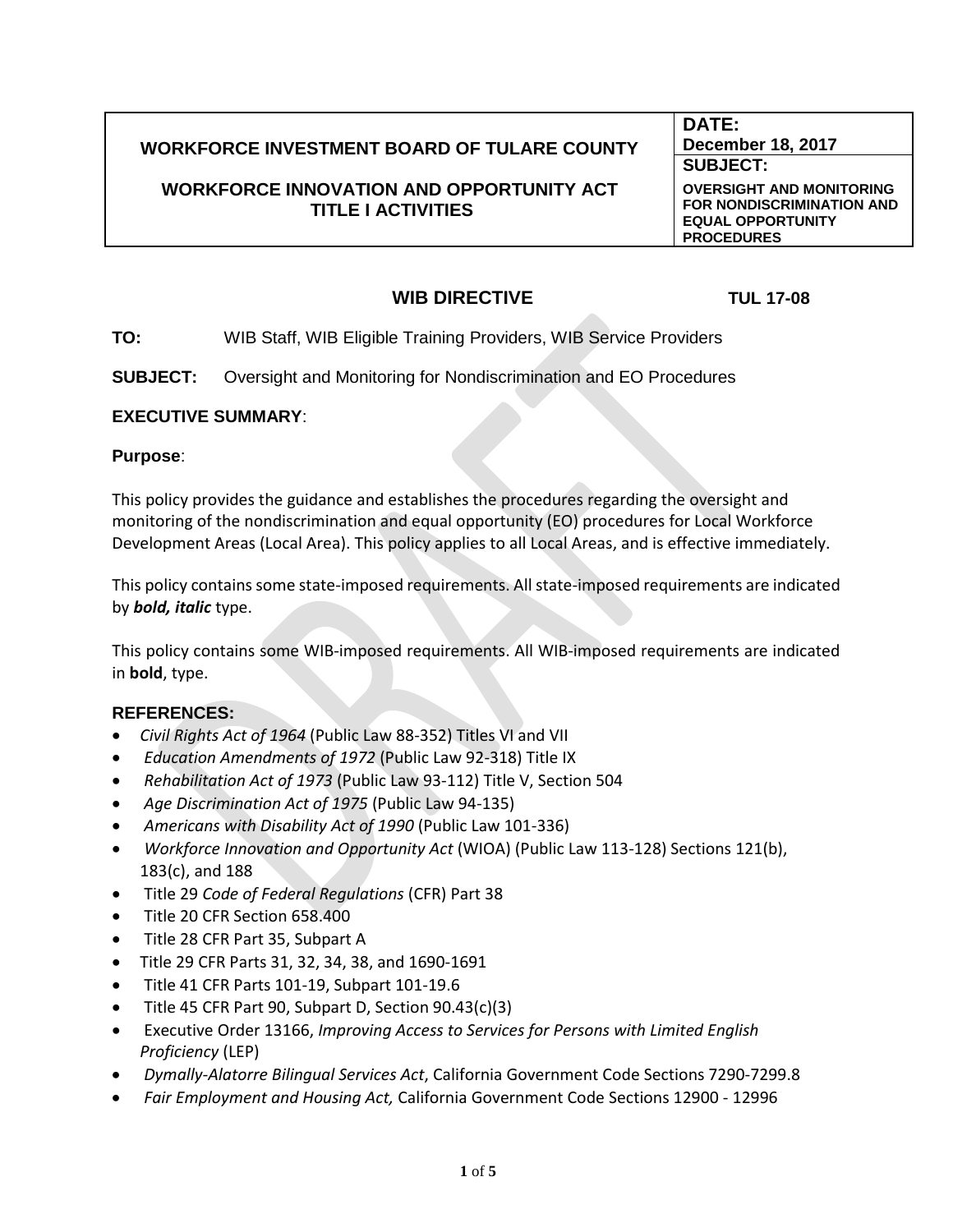- California Government Code Section 11135
- Workforce Services Directive WSD17-01, Subject: *Nondiscrimination and Equal Opportunity Procedures* (August 1, 2017)
- Workforce Services Directive WSD 17-05, Subject: Oversight and Monitoring of Nondiscrimination and EO Procedures.

## **BACKGROUND:**

The nondiscrimination and equal opportunity provisions outlined in Section 188 of WIOA and 29 CFR Part 38 prohibit discrimination on the basis of race, color, religion, sex (including pregnancy, childbirth, and related medical conditions, transgender status, and gender identity), national origin (including LEP), age, disability, or political affiliation or belief, or, for beneficiaries, applicants, and participants only on the basis of citizenship status or participation in a WIOA Title I financially assisted program or activity.

Section 188 of WIOA and 29 CFR Part 38 require that states conduct annual monitoring reviews to determine whether each recipient is operating its WIOA Title I financially assisted program or activity in a nondiscriminatory way.

In California, the Employment Development Department (EDD) is responsible for the oversight and monitoring of all WIOA Title I financially assisted state programs, which is one of the components of the Nondiscrimination Plan as outlined in WSD17-01. Consequently, the EDD's Equal Employment Opportunity (EEO) Office will conduct annual onsite compliance monitoring reviews of all Local Areas to ensure compliance with the nondiscrimination and equal opportunity provisions of Section 188 of WIOA and 29 CFR Part 38.

# **POLICIES AND PROCEDURES:**

### **Definitions**

For purposes of this directive, the following definitions apply:

*Compliance Monitoring Guide* – A tool or instrument that the EDD EEO Office staff use to conduct compliance monitoring reviews of Local Areas. It contains all the different elements of the onsite compliance monitoring review and documents findings of noncompliance.

*Corrective Action Plan* – A list of specific steps that recipients must take within a stated period of time in order to achieve compliance.

*Recipient –* Any entity to which financial assistance under WIOA Title I is extended, either directly from Department of Labor or through the Governor or another recipient (including any successor, assignee, or transferee of a recipient), but excluding the ultimate beneficiaries of the WIOA Title I funded program or activity. In addition, One-Stop partners, as defined in Section 121(b) of WIOA, are treated as "recipients" and are subject to the nondiscrimination and equal opportunity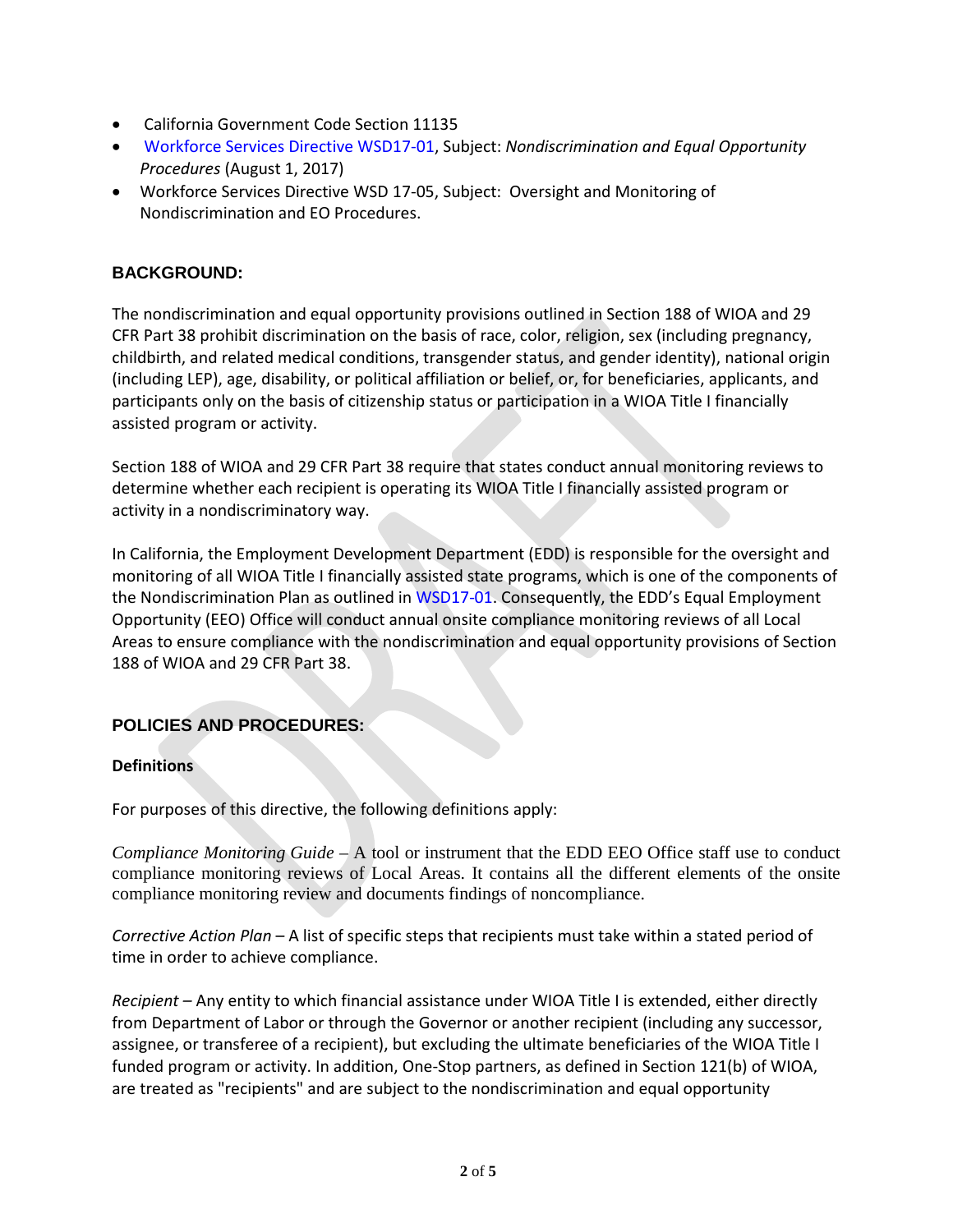requirements of 29 CFR Part 38, to the extent that they participate in the One-Stop delivery system (29 CFR Section 38.4[zz]).

*Small recipient –* A recipient who serves a total of fewer than 15 beneficiaries during the entire grant year and employs fewer than 15 employees on any given day during the grant year (29 CFR Section 38.4[hhh]).

*State EO Officer –* The EDD's EO Officer.

*Local EO Officer* – The Local Area's EO Officer.

### **Compliance Monitoring Review Process**

The compliance monitoring review process includes the following steps:

### 1. Notification

Approximately two to four weeks prior to conducting a Local Area onsite compliance monitoring review, the EDD's EEO Office will notify each Local Area Director/Administrator and Local EO Officer about the upcoming review.

## 2. Request for Preliminary Information

The notification of the onsite compliance monitoring review will include a request for preliminary information such as applicants/clients demographic data, random sample applications, Local Area compliance monitoring reports, discrimination complaint logs, etc. The request for preliminary information will also include a copy of the Compliance Monitoring Guide that the EDD EEO Office staff will use to conduct the compliance monitoring review. Having a copy of the Compliance Monitoring Guide will assist Local Areas to prepare for the compliance monitoring review. *Preliminary information must be submitted to the EDD EEO Office within 10 days of the request.* 

### 3. Desk Review

Upon receipt of the preliminary information and prior to the onsite compliance monitoring review, the EDD EEO Office staff will conduct a desk review that will include an analysis of applicants/clients demographic data, random sample applications, Local Area monitoring reports, discrimination complaint logs, etc. The desk review will help identify potential items to be addressed during the onsite compliance monitoring review.

4. Onsite Compliance Monitoring Review

The focus of the onsite compliance monitoring review is to determine compliance with the WIOA nondiscrimination and equal opportunity requirements and to review significant differences or disparities identified during the desk review.

### 5. Entrance Conference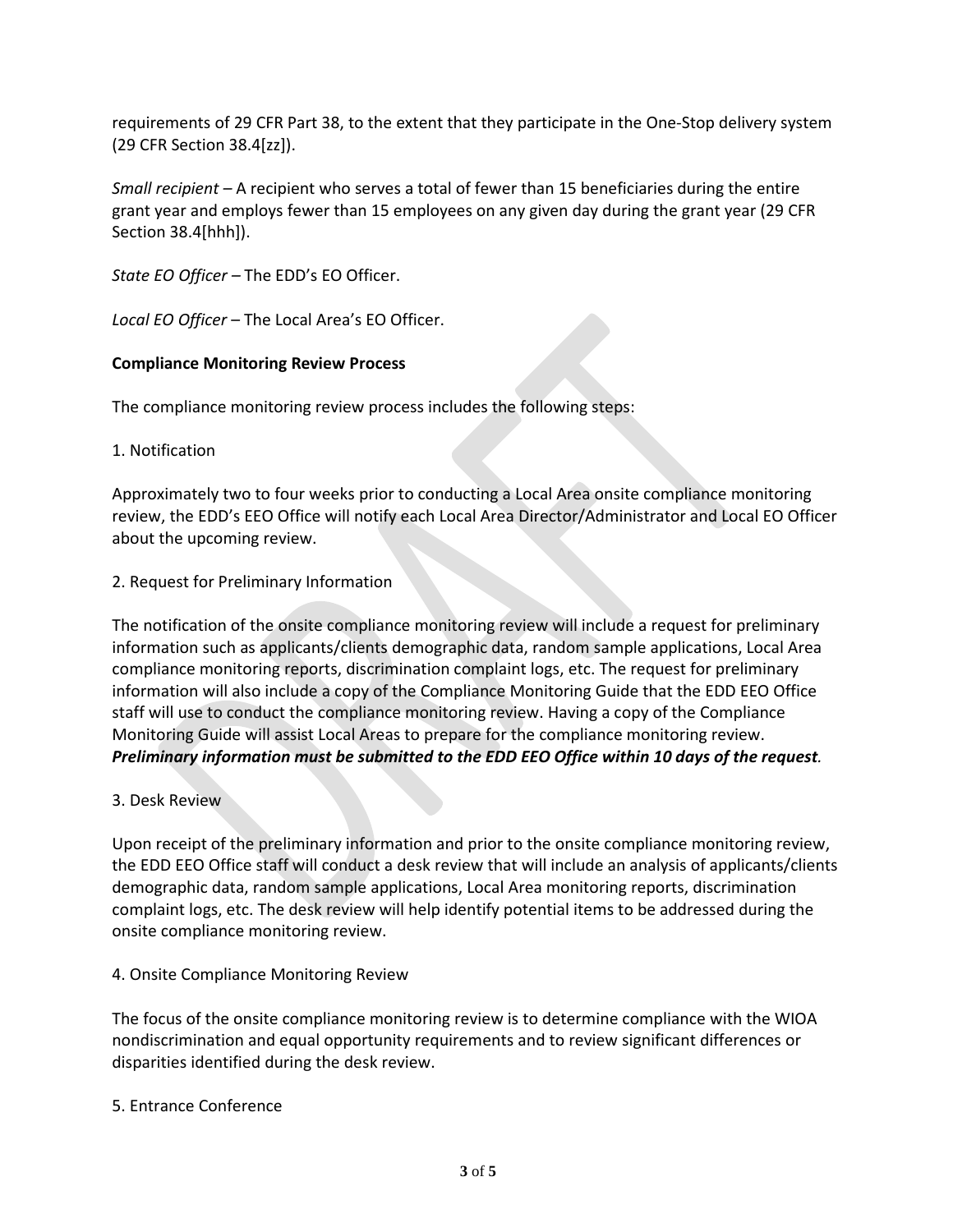The EDD EEO Office staff will meet with the appropriate Local Area Director/Administrator and/or Local Area EO Officer to discuss the scope of the review, make arrangements for client and staff interviews or file reviews, and to discuss preliminary findings of the data analysis.

### 6. Exit Conference

Immediately following the completion of the onsite compliance monitoring review, the EDD EEO Office staff will conduct an exit conference with the appropriate Local Area Director/Administrator and/or Local Area EO Officer to discuss the findings and clarify areas in question. A preliminary compliance status may be given at this time and corrective action(s) suggested.

### **Corrective Action Process**

The corrective action process includes the following steps:

1. The EDD EEO Office will issue an initial written report within 30 days of completion of the onsite compliance monitoring review. The initial written report will be issued to the Local Area Director/Administrator and to the Local EO Officer. The initial written report will address areas of non-compliance and outline those areas that are found to be in compliance.

2. When areas of non-compliance are found, the EDD EEO Office will make recommendation(s) for corrective action(s) in the initial written report.

3. If the Local Area Director/Administrator or Local EO Officer agree with the recommendation(s) of the EDD EEO Office, *a Corrective Action Plan (CAP) must be forwarded to the EDD EEO Office within 30 days of the date the Local Area received the recommendation(s)*.

4. If the Local Area Director/Administrator or Local EO Officer disagree with the EDD EEO Office recommendation(s), Local Area Director/Administrator or Local EO Officer may contact the EDD EEO Office to attempt an informal resolution of the issue(s).

# 5. When an informal resolution is reached, *a CAP must be forwarded to the EDD EEO Office within 30 days of the date the Local Area accepts the recommendation(s).*

6. If an informal resolution is not reached, the State EO Officer will meet with the Local EO Officer and the appropriate management official for the Local Area to develop recommendations to bring the Local Area into full compliance.

7. Six months after the recommendations are implemented, a follow-up review may be scheduled to assess the progress made by the Local Area resolving the identified areas of noncompliance. It is important to note that monetary corrective actions may not be paid from federal funds.

It is important to note that monetary corrective actions may not be paid from federal funds.

### **WIB Monitoring Responsibilities**